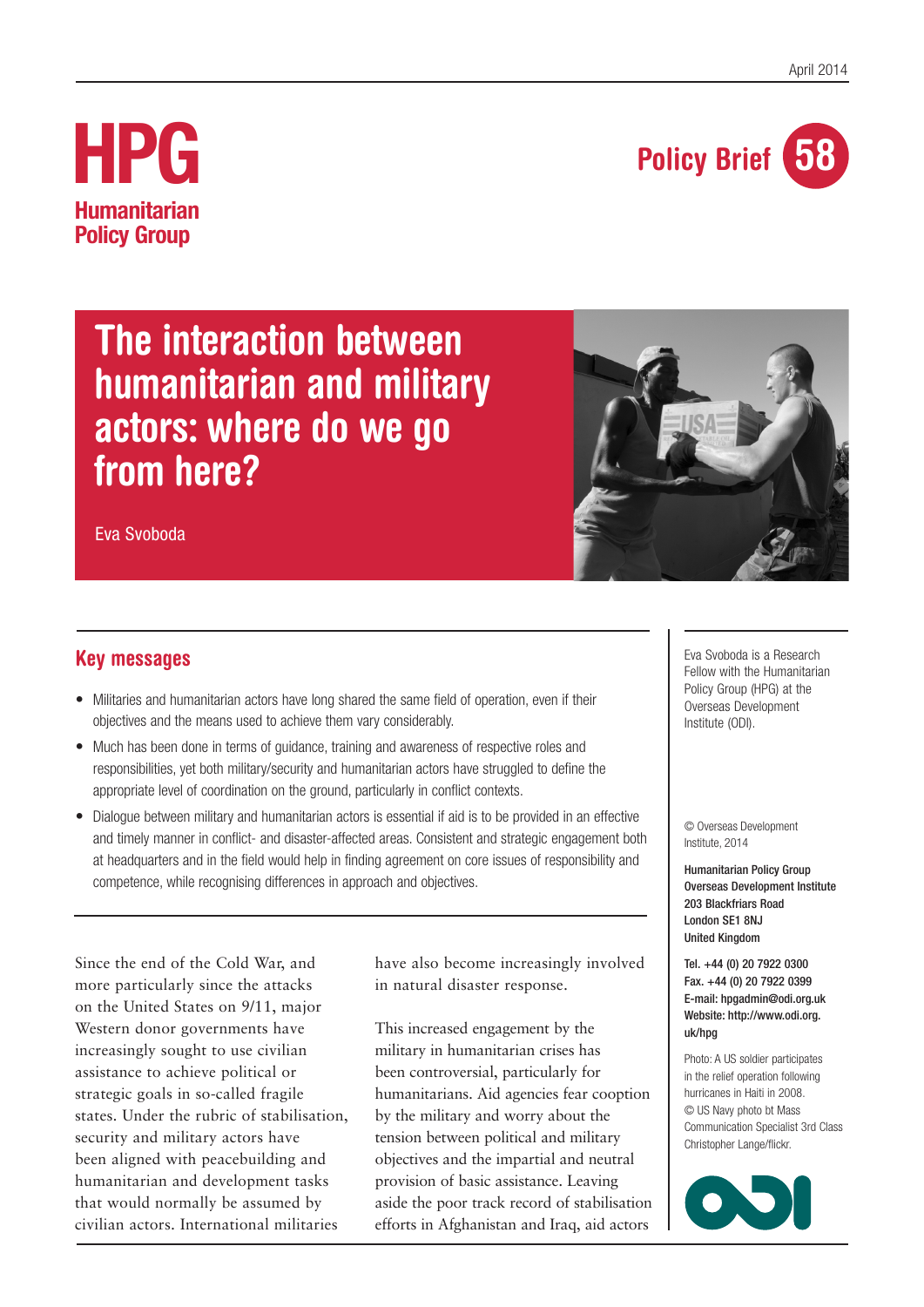argue that being perceived as complicit with military actors may at best deny humanitarian organisations access, and at worst put them and those they are trying to assist at risk. By the same token, however, the aid community as a whole has been inconsistent in its respect for its own principles; in Afghanistan, for instance, some agencies prioritised presence and funding concerns, furthering the political and military objectives of one set of belligerents, undermining their ability to advocate for neutral and impartial assistance from donors and eroding their credibility in the eyes of many of the people they were seeking to assist.<sup>1</sup> Drawing on a two-year research project looking at civil–military interaction in Afghanistan, South Sudan, Timor-Leste and Pakistan, this Policy Brief argues for a fresh approach to this enduring problem.2

#### **Challenges**

The key, overarching and widely documented challenge facing civil–military interaction concerns the tension between the neutral and impartial provision of humanitarian assistance and the political and strategic objectives of military forces and the governments that direct them. This can take a variety of forms: 'stabilisation' in Afghanistan and Iraq, where assistance was explicitly enlisted in the pursuit of political, military and strategic objectives and military units engaged in the direct provision of aid through Provincial Reconstruction Teams (PRTs); engagement with the military in Pakistan, where the Army is simultaneously the primary responder to disaster, a predominant political actor and architect of a counterinsurgency campaign that is directly contributing to the humanitarian crisis in the north of the country; or the pressure exerted on humanitarian agencies in South Sudan to align themselves with the political objectives of the UN Mission in South Sudan (UNMISS) in support of the nascent government. Although tensions such as these are by no means new, and their implications for the actual provision of assistance are open to debate, to some extent this is beside the point as the potential challenge they pose to the principles of humanitarian action is a clear source of concern to many of the most vocal critics of interaction with the military.

Asking belligerent governments and militaries to set aside their political and strategic objectives in countries or regions that are believed to be vital to their interests is pointless and may even be counter-productive if it adds to the atmosphere of mutual mistrust and incomprehension that has bedevilled this debate. These are geopolitical issues that are beyond the scope of humanitarian actors to influence. Some traction may, however, be gained if it is possible to demonstrate to militaries that conforming to International Humanitarian Law (IHL) is not only desirable from a humanitarian standpoint, but is also in their own interests. In Afghanistan, for instance, broad arguments against stabilisation, PRTs or the West's counterinsurgency strategy were largely ineffective, and appeals to the perceived rights and special status of aid agencies also made little headway; by contrast, where dialogue was rooted in IHL and strategic argumentation, as with advocacy focused on civilian harm, which appealed to a shared interest to reduce that harm, it was more persuasive. Such engagement is complex and timeconsuming, suggesting a need to ensure that aid agency staff receive better training and preparation, particularly around IHL and the political and military contexts of the environments to which they are deployed.<sup>3</sup>

The protection of civilians (PoC) in conflict is a common goal of both the military and humanitarians. It is also an area where military forces have a clear comparative advantage: while the physical presence of aid agencies can in some circumstances be a deterrent to potential perpetrators of violence, unarmed aid workers are not equipped to robustly protect civilians from large-scale attacks. Yet this is also where the relationship between the two sets of actors can be the most difficult. Where a UN mission has a mandate to protect civilians with the use of force, particularly where peacekeepers are a party to a conflict or are working alongside government forces thought to be violating human rights, cooperation becomes especially difficult – as demonstrated by the Democratic Republic of Congo (DRC) and South Sudan, where civilians do not view intervening military forces as neutral because of their involvement with national security forces that themselves pose a threat to the population. In this context, being seen to be aligned with the UN peacekeeping mission has obvious implications for the 1 Ashley Jackson and Simone Haysom, *The Search for Common* 

*Ground: Civil–Military Relations in Afghanistan, 2002–13*, HPG Policy Brief 51, April 2013.

<sup>2</sup> Individual case studies from the research are available from the HPG website at www.odi.org.uk/hpg.

<sup>3</sup> Ashley Jackson and Simone Haysom, *The Search for Common Ground: Civil–Military Relations in Afghanistan, 2002–13*, HPG Policy Brief 51 (London: ODI, 2013).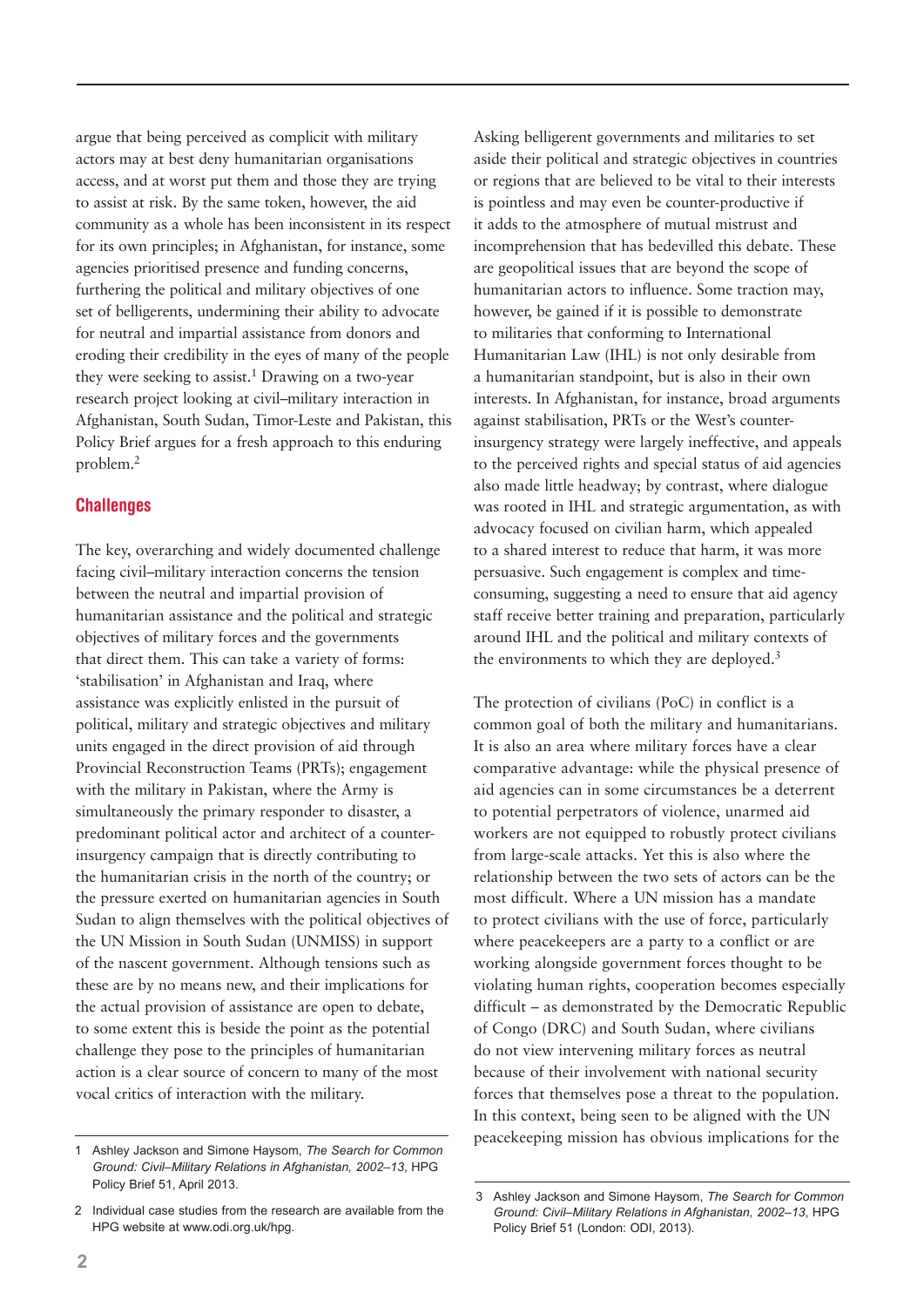perceived neutrality of the humanitarian community – though the humanitarian case against closer integration with the political and military elements of UN missions is not helped by the lack of a coherent and consistent approach. In the DRC and Darfur, for instance, some humanitarian actors called for military intervention to protect civilians and facilitate humanitarian access, while refusing to engage with peacekeeping staff on the ground.4 As with many other aspects of humanitarian engagement in crisis contexts, the most appropriate position on integration is likely to be highly dependent on the prevailing circumstances: there will be contexts where a certain level of integration will be possible; equally, there will be contexts where such integration should be avoided and a clear distinction should be made between the political/military objectives of the UN mission and those of humanitarian agencies. The onus on humanitarian agencies is to make a convincing case that separation is in the best interests, not of themselves as a special group of actors, but of the people they are seeking to assist.

Simply having a mandate to protect civilians, as peacekeeping missions now commonly do, does not automatically give the necessary guidance to the military and civilian personnel of UN missions on how to operationalise the concept. Both the UN Mission in Sudan (UNMIS) and its successor in South Sudan, UNMISS, have developed PoC strategies outlining their responsibilities in relation to civilian security, but neither seems to have had a clear and mission-wide understanding of what was expected in terms of PoC, and the military component (particularly in UNMIS) has lacked the skills, capacity and willingness to protect civilians in any substantive way. Although UNMISS has provided an element of protection, notably by opening up its compounds to civilians following clashes in December 2013, under-resourcing, insufficient troop numbers, weak transport and logistics capacity and competing demands and priorities have all presented operational challenges that will be nigh-on impossible to overcome in the absence of a massive increase in funding and political will among UN member states.<sup>5</sup> This is not to argue that the welcome attention on civilian

4 Victoria Metcalf, Alison Giffen and Samir Elhawary, *UN Integration and Humanitarian Space*, An Independent Study Commissioned by the UN Integrated Steering Group (London and Washington DC: HPG and the Stimson Center, 2011), p. 15.

5 Wendy Fenton and Sean Loughna, *The Search for Common Ground: Civil–Military Relations and the Protection of Civilians in Sudan*, HPG Working Paper (London: ODI, 2013).5.

protection in UN peacekeeping should be abandoned, but it does suggest the need for more modest expectations about what can be achieved, and a stronger emphasis on diplomatic and political efforts to promote IHL and address conflict causes, not simply its effects.

#### **Ways forward**

While not, in themselves, the answer to improving civil–military interaction, clearer, context-specific guidelines at strategic and operational level – and a stronger commitment to adherence to their provisions by aid agencies – are needed, alongside more clearly defined mandates for civilian and military actors and better communication between the two. In particular, greater clarity and consistency is required around the fundamental concept of last resort. Although in principle the concept is clear – that military assets and capabilities can only be used in humanitarian response in exceptional circumstances, and if no suitable civilian capability is available – in practice there is deep disagreement about when precisely these conditions apply, and implementation and compliance have been problematic: in Pakistan there were serious disagreements among humanitarian agencies over the use of NATO air assets in the flood response in 2010, and in the DRC there have been persistent concerns about over-reliance on UN military escorts in the east of the country.6

Many humanitarian organisations are more familiar with armed forces in the context of conflicts rather than as first responders following a disaster. Yet national armies are frequently called on to support governmentled efforts to provide post-disaster assistance, as is the case in the Asia-Pacific, for instance. While guidelines are important as a framework, the context in which they are applied will dictate to what degree it is feasible to use military assets: using military assets of a party to a conflict will clearly be more problematic than using them during a natural disaster. However, until at least some degree of consensus is achieved on the fundamental question of when the use of military assets is acceptable, it is difficult to see how meaningful progress can be made. If such consensus cannot be achieved then it may be time to ask how relevant a generic concept such as last resort really is as a guide to action for a highly heterogeneous sector working in highly complex, fluid environments. In some contexts

<sup>6</sup> Victoria Metcalfe and Michelle Berg, *Country-Specific Civil– Military Coordination Guidelines*, HPG Working Paper (London: ODI, 2012), p. 4.